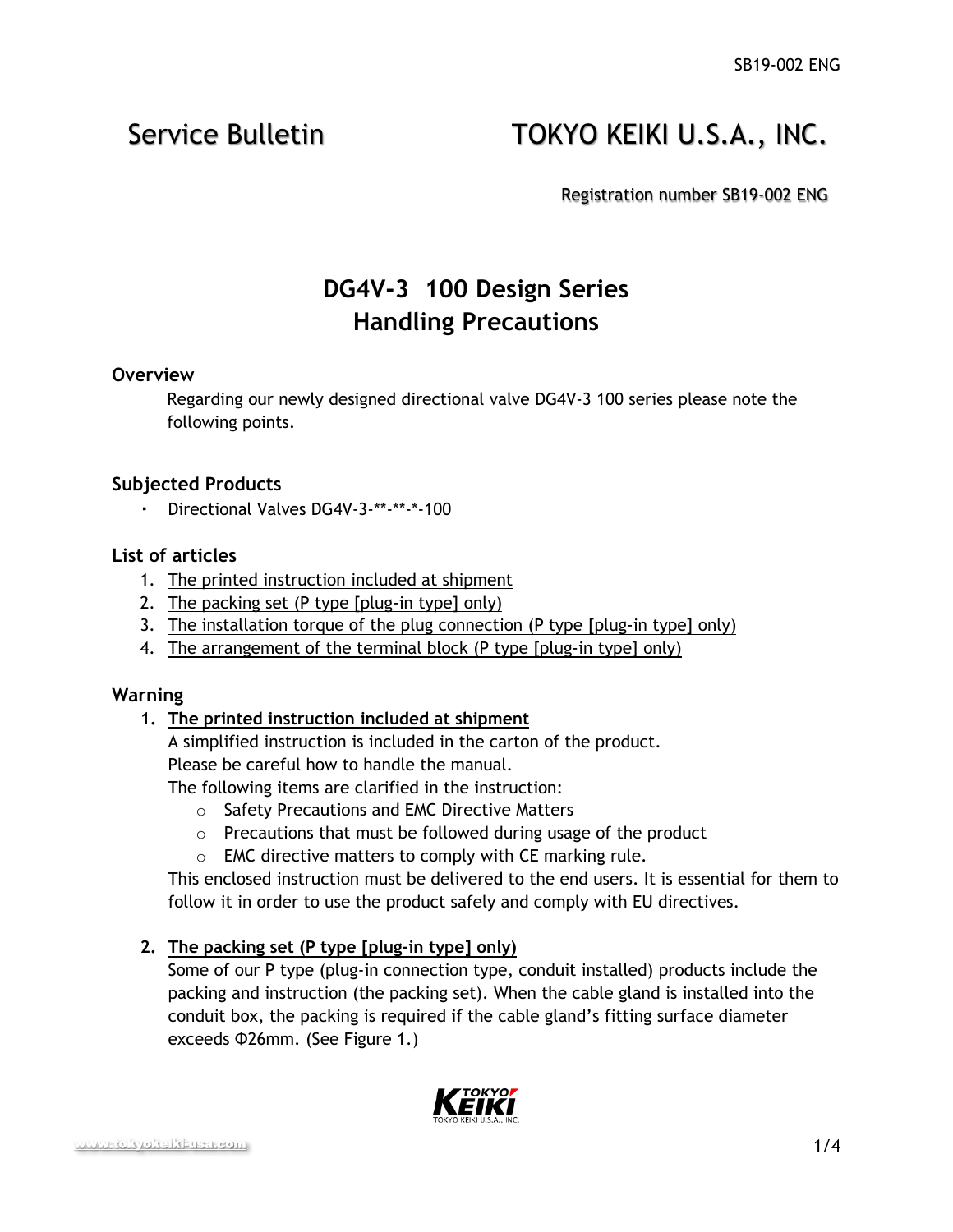

Figure 1. Example of how to use the packing

Above is described in the enclosed instruction.

A black dot is marked at the bottom right of the certification labeled on the product package that contains the packing set.



Models which do not require the packing set are not provided with these.

### **3. The installation torque of the plug connection (P type [plug-in type] only)**

Plugs (with the hex hole) to seals the cable ground connection port is installed with the designated torque at the time of shipment. Users may re-install the plug when they need to change the cable gland to the opposite side. Please be careful with overtorque when you tighten the plug. The product could be damaged because it is made by resin.

| Plug installation torque |  |  |  |
|--------------------------|--|--|--|
| $0.8 \sim 1.2$ Nm        |  |  |  |

If the installation torque cannot be maintained, pay attention to the deformation of the plug and do not over-torque it to be deformed. (The water resistance level is secured when installed with the designated torque.)



[www.tokyokeiki-usa.com](file:///C:/Users/yjohnson/AppData/Local/Microsoft/Windows/INetCache/Content.Outlook/BH4M9B28/www.tokyokeiki-usa.com)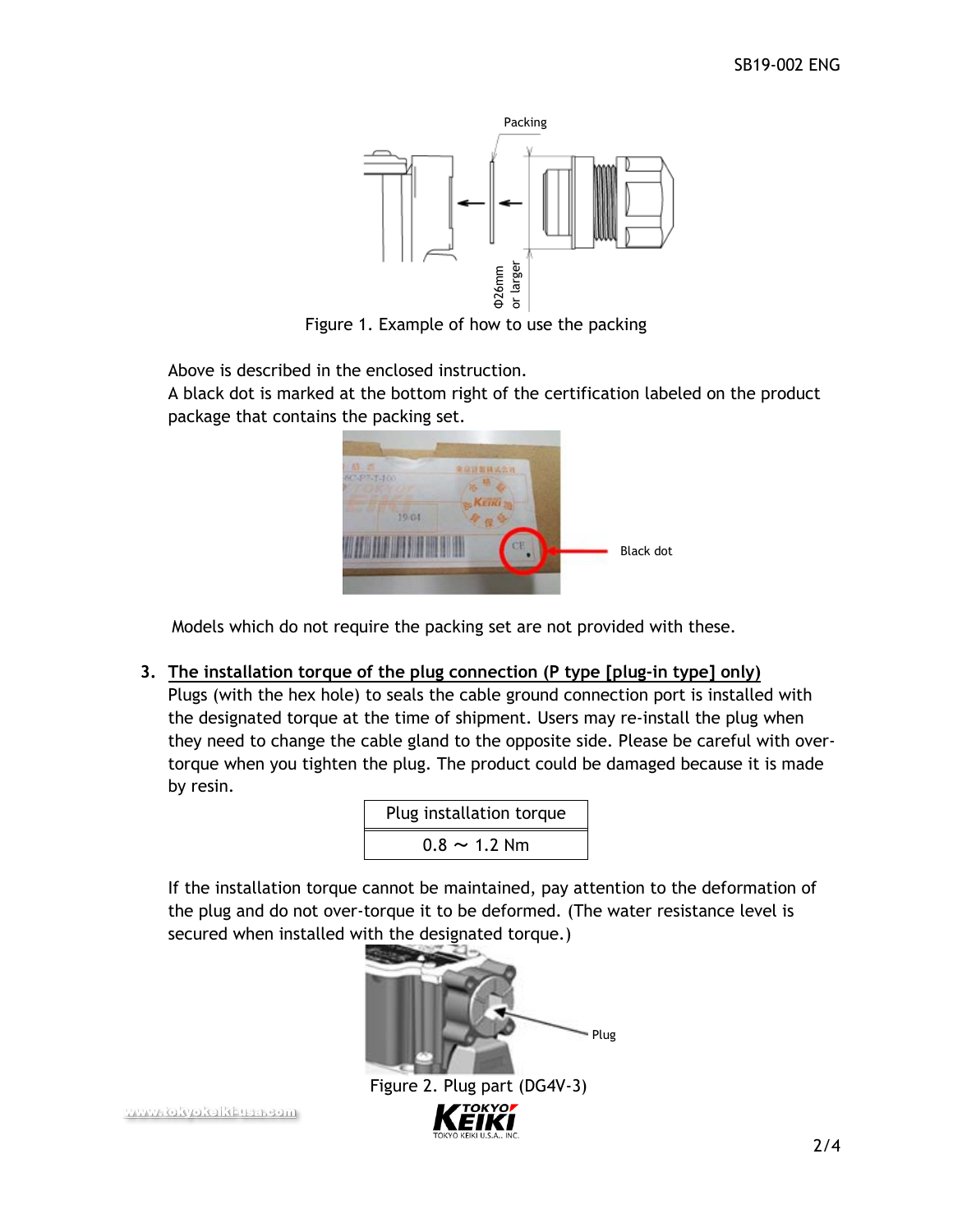The plug locations at the time of the shipment from the factory are shown in the following table. For the single solenoid valves, the plug is installed by the side with no solenoid coil. (It is designed to have the cable gland to be mounted on the side with the solenoid coil.)

|        |          | Solenoid Spool Type   Factory plug position |
|--------|----------|---------------------------------------------|
| Double | $*C/*N$  | A Sol. Side                                 |
| Single | $*A$ /*B |                                             |
|        | ו∆*      | B Sol. Side                                 |

Table 1. Plug positions at the factory

#### **4. The arrangement of the terminal block (P type [plug-in type] only)**

The terminal block arrangement is different from the old model. As shown in Figure 3, the double solenoid type of the old design has two pairs of terminals. The terminal shorted by the tool is the common terminal. Single solenoid has a pair of terminals and no common terminal.



Figure 3. DG4V-3-56 Design series terminal block

Both single and double solenoid DG4V-3 100 series carry a common terminal as shown in Figure 4 and Figure 5. When two wires are needed to be connected, install those two terminals back to back.

Single solenoid also uses the common terminal.